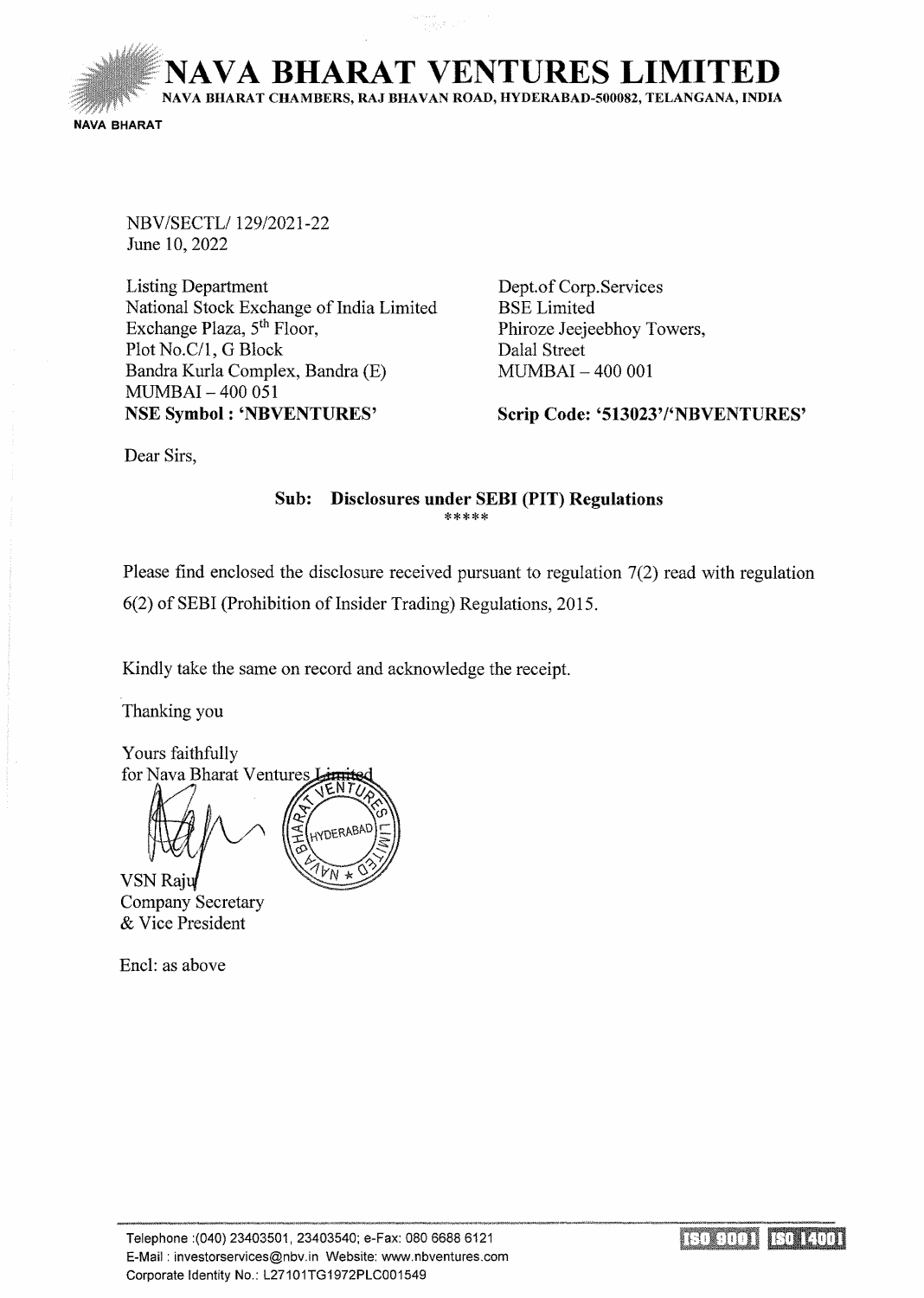## FORM C

/

SEBI (Prohibition of Insider Trading) Regulations, 2015 [Regulation 7 (2) read with Regulation 6 (2) – Continual disclosure]

## Name of the Company !SlN of the Company

NAVA BHARAT VENTURES LIMITED : INE 725A01022

Details of change in holding of Securities of Promoter, Employee or Director of a listed

|                                                                                                                                               | Category<br>of Person<br>(Promoters<br>/KMP/<br>Directors/<br>immediate<br>relative<br>fo/others<br>etc) | Securities held<br>prior to acquisition/<br>disposal                                                      |                                      | Securities acquired/disposed                                                                            |                     |                                                                                                                      |                                                                         | Securities held post<br>acquisition/disposal                                                     |                                        | Date of allotment<br>advice/acquisition of<br>shares/sale of shares-<br>specify |            |                                                | Mode of<br>acquisition/<br>disposal                                                                       |
|-----------------------------------------------------------------------------------------------------------------------------------------------|----------------------------------------------------------------------------------------------------------|-----------------------------------------------------------------------------------------------------------|--------------------------------------|---------------------------------------------------------------------------------------------------------|---------------------|----------------------------------------------------------------------------------------------------------------------|-------------------------------------------------------------------------|--------------------------------------------------------------------------------------------------|----------------------------------------|---------------------------------------------------------------------------------|------------|------------------------------------------------|-----------------------------------------------------------------------------------------------------------|
| Name, PAN,<br>CIN /DIN.<br>& address with<br>contact nos.                                                                                     |                                                                                                          | Type of:<br>security<br>(For eg. $-$<br>Shares,<br>Warrants,<br>Convertible<br><b>Debentures</b><br>etc.) | No. and<br>% of<br>share-<br>holding | Type of<br>security<br>(For eg. $-$<br>Shares,<br>Warrants,<br>Convertible<br><b>Debentures</b><br>etc. | No.                 | Value                                                                                                                | Transaction<br>Type<br>(Buy/<br>Sale/<br>Pledge /<br>Revoke/<br>Invoke) | Type of<br>security<br>(For eg. $-$<br>Shares.<br>Warrants,<br>Convertible<br>Debentures<br>etc. | No.<br>and $%$<br>of share-<br>holding | From                                                                            | To         | Date of<br><b>intimation</b><br>to.<br>Company | (on market/<br>public/rights/<br>preferential<br>offer/off-<br>market/Inter-se<br>transfer.<br>ESOPS etc) |
|                                                                                                                                               | 2                                                                                                        | З                                                                                                         |                                      | 5                                                                                                       | 6                   |                                                                                                                      | 8                                                                       | 9                                                                                                | 10                                     | -11                                                                             | 12         | -13                                            | 14                                                                                                        |
| Mr. D. Venkata<br>Lakshmi Narasimhal<br>Raju<br>PAN: ACMPD4533B<br>15-7-9, Deccan<br>Sugars Colony,<br>Samarlakota, Andhra<br>Pradesh -533440 | Designated<br>person                                                                                     | Equity<br><b>Shares</b>                                                                                   | 16,600<br>$(0.0114\%)$               | Equity<br><b>Shares</b>                                                                                 | 16:600<br>(0.0114%) | Rs.<br>31,57,987<br>(Thirty-one<br>lakh fifty-<br>seven<br>thousand<br>nine<br>hundred<br>and eighty-<br>seven only) | Sale                                                                    | a france<br>Equity<br>shares                                                                     | - 1801<br>List Car                     | 09.06.2022<br>u zaretegori                                                      | 09.06.2022 | 10.06.2022                                     | NSE                                                                                                       |

Note: "Securities" shall have the meaning as defined under regulation 2(1)(i) of SEBI (Prohibition of Insider Trading) Regulations, 2015.

Signature

**DVLN Rajt** 

 $Contd.2.$